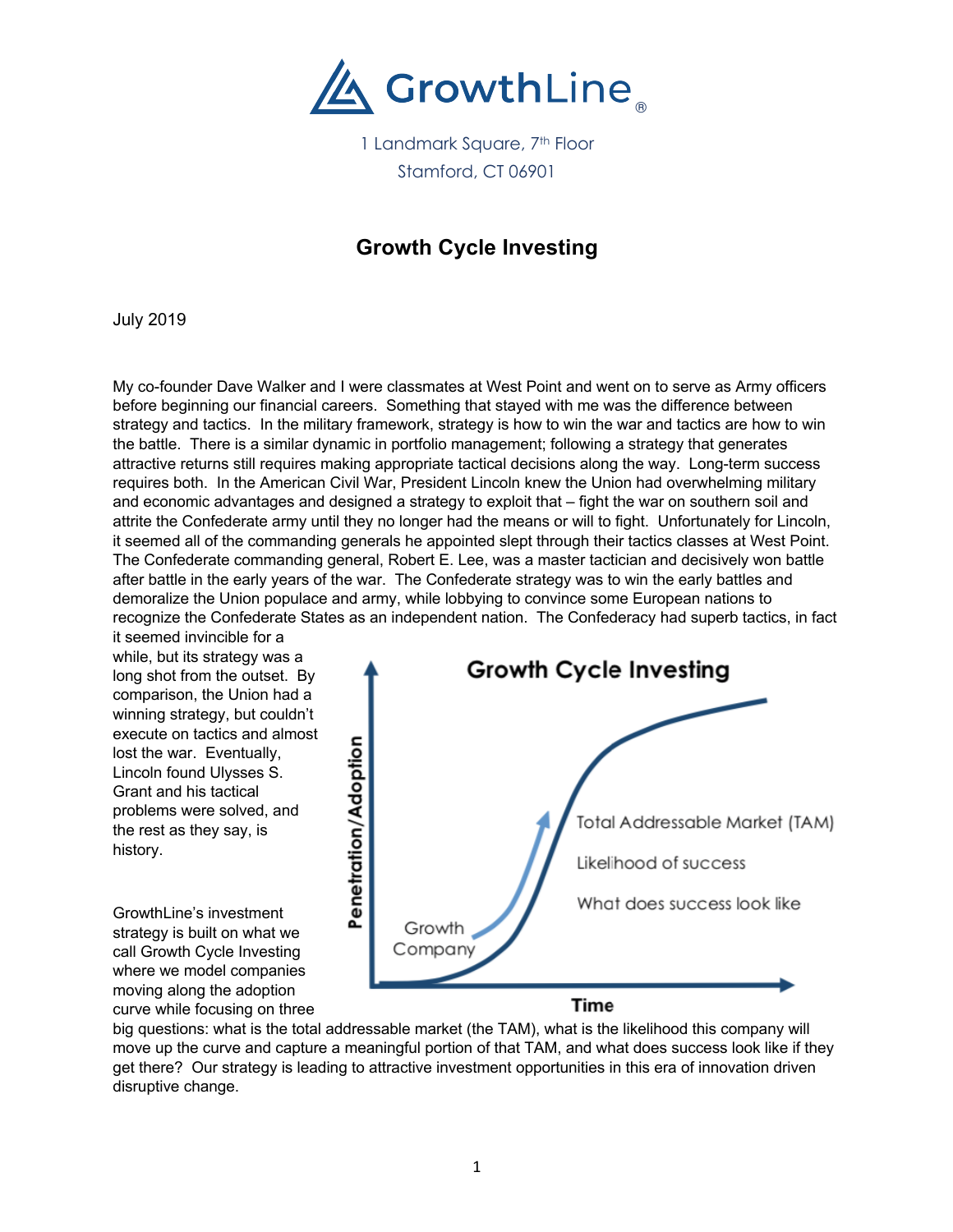

1 Landmark Square, 7<sup>th</sup> Floor Stamford, CT 06901

The tactics of Growth Cycle Investing guide our timing and position sizes. We model a company's progress as far into the future as we can with some degree of confidence, typically three to four years, and create a valuation range for the stock at that point. We then map that back to today, creating what

looks a big wide arrow generally moving up and to the right. This is the course the company's stock would take if it moved on a direct path reflecting the company's progress along the adoption curve. Where the stock trades today versus that range guides the timing of our buy and sell decisions.





This tactical framework is particularly useful with earlier stage growth companies that are often still losing money and trading at some multiple of forward revenue. In today's market we find quite of few examples in the software sector. The world's economy is in the early stage of what is called a *digital transformation* and those companies that are enablers of that transformation have significant opportunity for growth. Many of these fit our strategy, yet when we map them in our framework, most are trading well above our valuation ranges. We are generally avoiding these stocks for now, and in some cases, they provide short opportunities.

A similar phenomenon happened in 2014 with an earlier generation of software companies like Splunk and Workday. Splunk, for example, was growing rapidly as the company was a pioneer in big data analytics and its shares were priced to reflect its bright prospects, and then some. The stock hit a high of \$106 in February of 2014 and despite the company posting superb results for the next four years, the